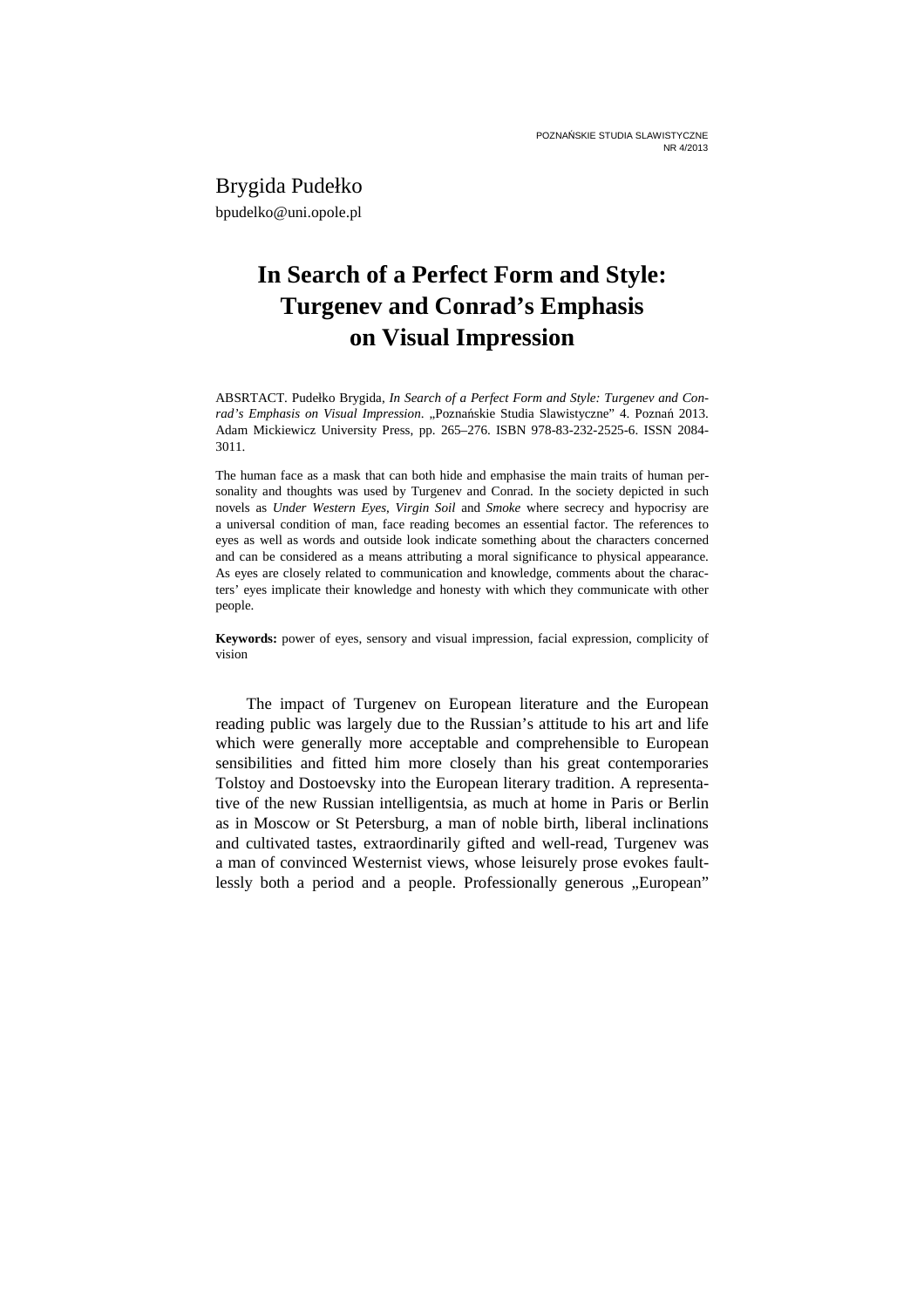Turgenev was one of the most popular members of the French literary circle, a friend of the Brothers Goncourt, Prosper Mérimée and Gustave Flaubert. Turgenev also had English connections, principally through his translator, William Ralston. The idea for his novel *Fathers and Sons* was conceived during a visit to the Isle of Wight, and in 1879 he was awarded an Honorary Doctorate by the University of Oxford. His influence on Anglo-American literature came through Henry James, who looked up to him as a master. Yet for all Turgenev's cosmopolitanism, he was deeply concerned with Russian issues. According to Patrick Waddington, the novelist's long residence outside Russia "had blunted his feelings, no doubt; but it had also broadened the scope of his observation"<sup>1</sup>.

Like Turgenev, Conrad was an outsider who valued Western civilization and culture a lot. Although perceived by some English people as a "bloody furriner" as Conrad was aware, and identified as a "Slav"<sup>2</sup>, Conrad nonetheless insists that Poland is a part of the West, contrary to Russian imperialism and his identification of the latter with the East. He endorses the aesthetic and cultural values of the Western canon and marginalizes non-Western and non-canonical works, for example, of Dostoevsky. It comes as no surprise that Turgenev, a Russian who adhered to Western beliefs and European principles appealed to Conrad. The universal attributes, as they were expressed in Turgenev's works, as well as his literary preferences and masters, appealed to Conrad. The great Russian novelists of the nineteenth century aroused mixed feelings in Conrad. Although Lev Tolstoy was considered by Conrad "perhaps  $(...)$  worthy"<sup>3</sup> of Constance Garnett's translation, he was treated with reserved respect and suspicion as being too mystical for Conrad's taste. His chief antipathy was reserved for Dostoevsky –  $\mu$ the grimacing, haunted creature, who is under a curse" $4$  – in contrast to the civilized, liberal and humane Turgenev, who was one of Conrad's literary predecessors and masters, next to Flaubert,

<sup>&</sup>lt;sup>1</sup> P. Waddington, *Some Silent Phases of Turgenev's Critical Reception in Britain. Part I, 1853–1870; Part II, 1870–1883*, in: *Ivan Turgenev and Britain*, ed. P. Waddington, Oxford 1995, p. 19.

<sup>2</sup> *The Collected Letters of Joseph Conrad*, eds F.R. Karl, L. Davies et al., vol. 3, Cambridge 1983–2008, p. 492.

 $3$  Ibidem, vol. 5, p. 71.

<sup>4</sup> G. Jean-Aubry, *Joseph Conrad. Life and Letters*, vol. 2, London 1927, p. 290.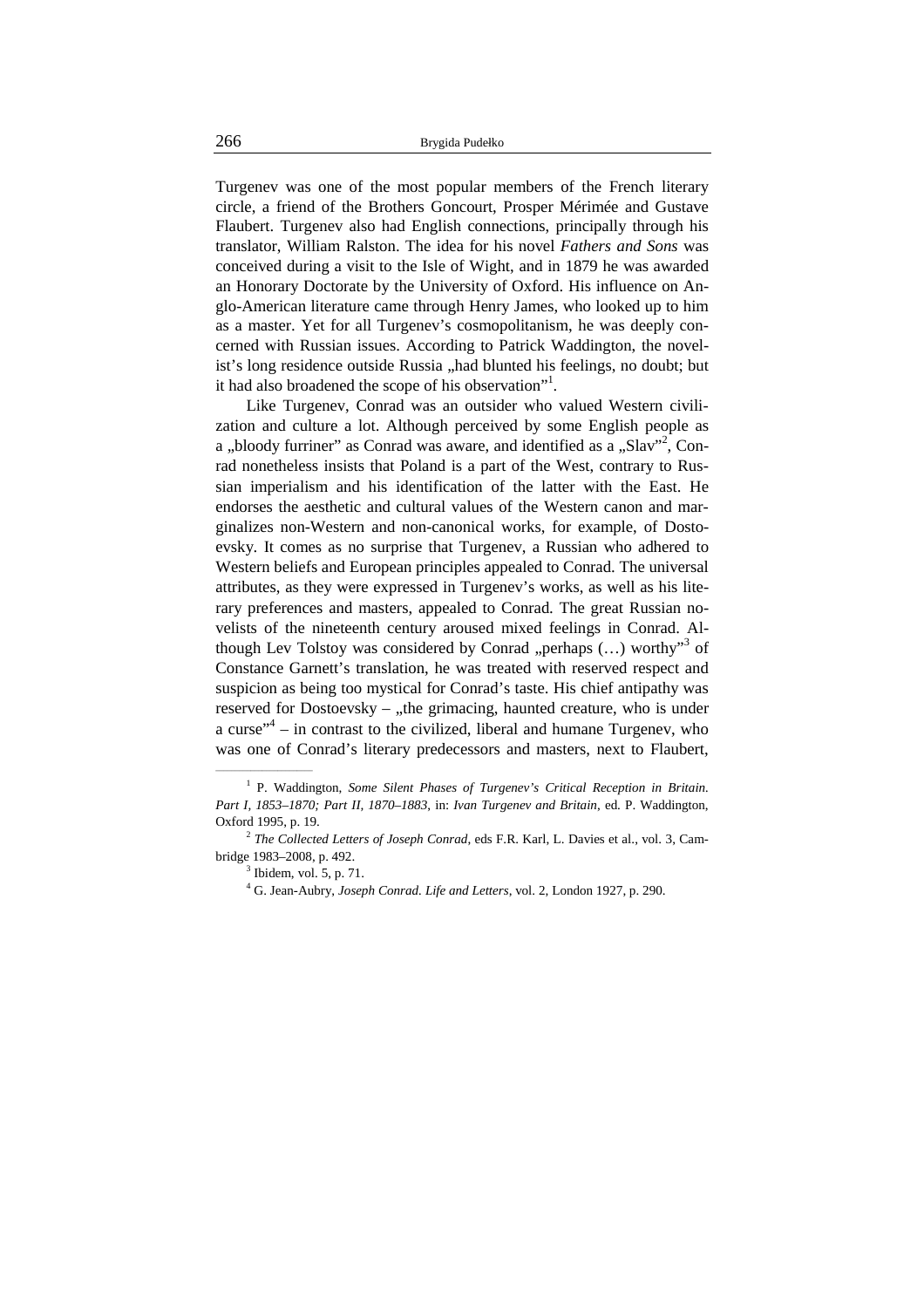Maupassant and James<sup>5</sup>. The contrast is crucial for it shows how Conrad viewed Turgenev as a pure artist tragically caught between his apollonian gifts and the mire of the world, while he viewed Dostoevsky as a grim, graceless writer who lacked all that Turgenev possessed. We may also agree that avoiding being accused of rejecting all "things Russian" and all Russian writers, Conrad found it easiest to praise Turgenev, who combined in himself and in his writing national and universal values in a satisfactory balance.

Conrad's unreserved admiration for Turgenev dated from his childhood. "As a boy", Conrad wrote to Garnett on 2 May 1917, "I remember reading Smoke in Polish translation" and "Gentlefolks in French"<sup>6</sup>. Edward Garnett, for whom Turgenev was "a great poet and artist", in his introduction to *On the Eve* writes: "If Tolstoy is a purer native expression of Russia's force, Turgenev is the personification of Russian aspiration working with the instruments of wide cosmopolitan culture". It should be stressed that Constance Garnett's translations of Turgenev's novels, which appeared between 1894 and 1899, consolidated Conrad's knowledge of Turgenev, and contributed to Edward Garnett's persistent insistence upon reading Conrad as a second Turgenev.

Undoubtedly, the most eloquent tribute to Constance Garnett's translations of Turgenev's works comes in a letter to her husband Edward written by Conrad in May 1917: "Turgeniev for me is Constance Garnett and Constance Garnett *is* Turgeniev. She has done that marvellous thing of placing the man's work inside English literature and it is there that I see it - or rather that I *feel* it"<sup>8</sup>.

Acknowledging that Turgenev was a great artist "whole-souledly national", Conrad saw his created world as "universal", declaring that "for non-Russian readers, Turgenev's Russia is but a canvas on which the incomparable artist of humanity lays his colours and his forms in the great light and the free air of the world". In the preface he contributed to Ed-

<sup>5</sup> Conrad was twenty-six years old when Turgenev died in 1883. *Almayer's Folly* – his first novel was published twelve years later in 1895.

 $6$  G. Jean-Aubry, op. cit., p. 192.

<sup>7</sup> E. Garnett, *On the Eve*, trans. C. Garnett, in: *Ivan Turgenev and Britain*, p. 131.

<sup>&</sup>lt;sup>8</sup> G. Jean-Aubry, op. cit., p. 192.

<sup>9</sup> J. Conrad, *Notes on Life and Letters*, London 1921, p. 46.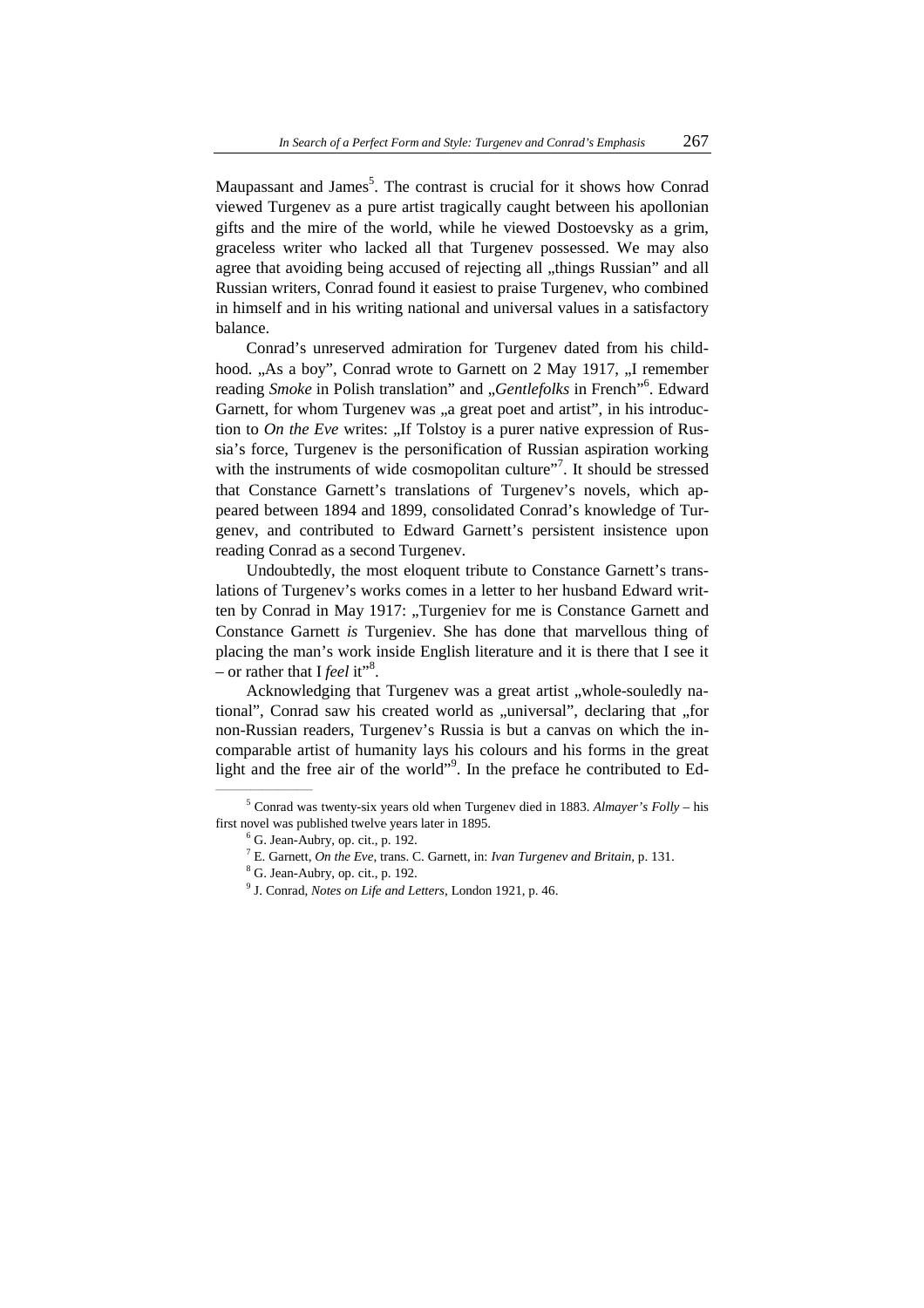ward Garnett's study on Turgenev, Conrad praises the Russian writer for his "penetrating insight and unfailing generosity of judgement, an exquisite perception of the visible world and an unerring instinct for the signifi- $\text{cant}^{\cdot 10}$  which ,, should make (him) sympathetic and welcome to the English-speaking world"<sup>11</sup>.

While various personal factors often affected Conrad's valuations of his own novels, a careful reading of his letters, prefaces and autobiographical essays indicates that he devoted much thought both to his own artistic means and to the art of the novel in general. This can also be applied to Turgenev who in his correspondence and *Literary Reminiscences* revealed much about himself that is of value in determining his own attitude to his art and literature in general. One of the most distinctive qualities of Turgenev and Conrad's writing is their strong visual sense.

The specific nature of influence is often problematic, but there can be little doubt that

Conrad used the Jamesian impressionistic manner of communicating action, images and emotions through each character's individual consciousness. Both James and Conrad valued fiction, a personal, direct impression of life, to be analysed as the expression of the writer's mind and history. As often as James compared the novel to an organism – to a tree or a plant that seemingly forms itself, he figured the novel as a building or a tapestry which the novelist creates. In *The Art of Fiction*<sup>12</sup> James asserts: "A novel is in its broadest definition a personal, a direct impression of life: that, to begin with, constitutes its value, which is greater or less according to the intensity of the impression"<sup>13</sup>. According to James the novel  $\pi$ , is of all pictures the most comprehensive and the most elastic. All it needs is a subject and a painter. But for its subject, magnificently, it has the whole human consciousness"<sup>14</sup>.

Conrad says nothing about his methods of constructing his novels. Methods he regarded as essential in producing the illusion of life. In the

\_\_\_\_\_\_\_\_\_\_\_\_\_\_\_\_\_\_\_\_\_\_\_\_\_

<sup>13</sup> Idem, *Literary Criticism. Essays on Literature. American Writers. English Writers*, ed. L. Edel, New York 1984, p. 50.

 $10$  Ibidem, p. 48.

 $11$  Ibidem, p. 47.

<sup>&</sup>lt;sup>12</sup> H. James, *The art of fiction*, "Longman's Magazine" no. 4, 1884, p. 502–521.

 $14$  Ibidem, p. 102.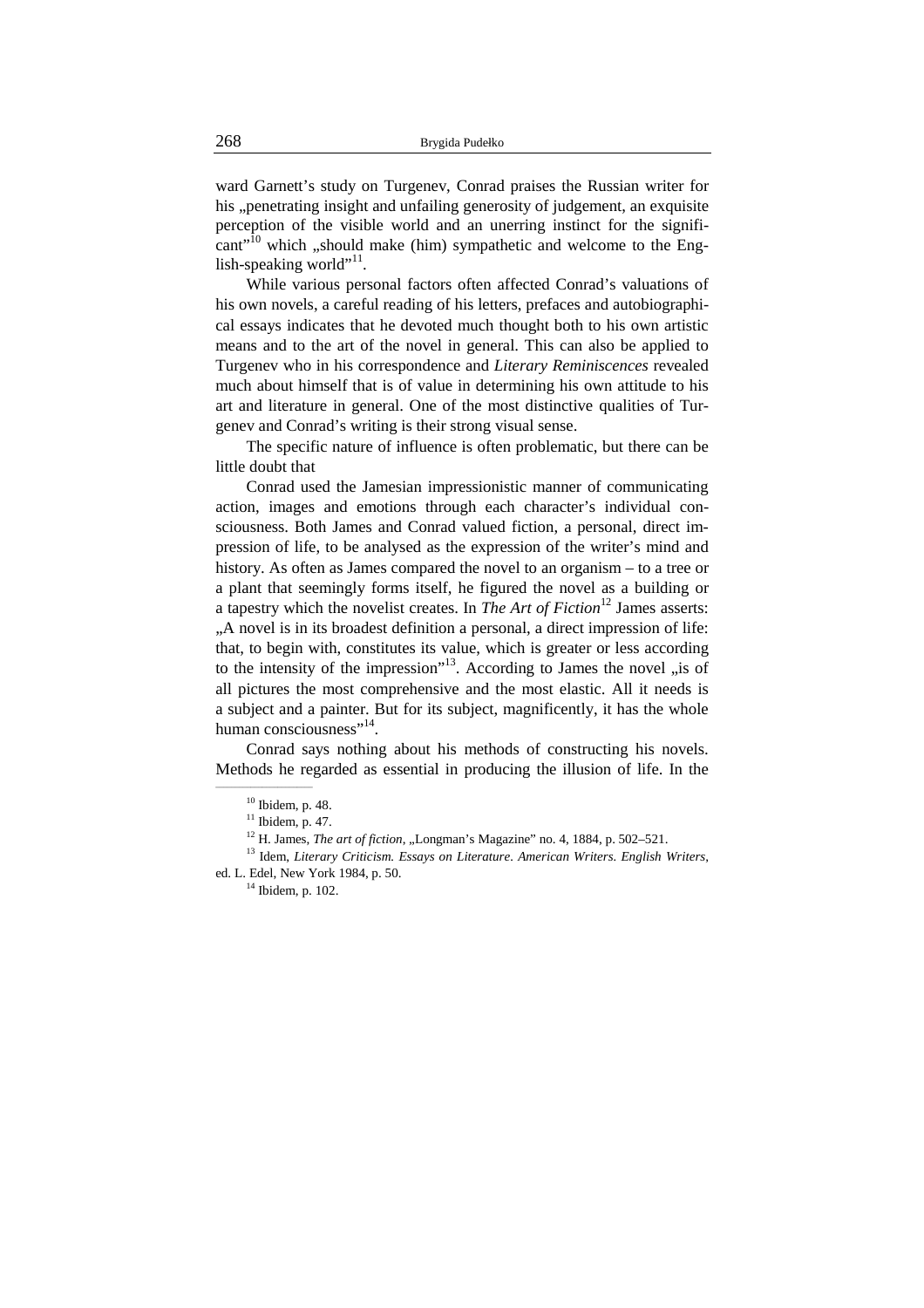"Preface" to *The Nigger of the "Narcissus"* Conrad describes the aim of the work of art as "a single-minded attempt to render the highest kind of justice to the visible universe, by bringing to light the truth, manifold and one, underlying its every aspect<sup>"15</sup>. All art, according to Conrad, appeals emotionally to our senses of pity and beauty, pain and mystery. And how, Conrad asks, can art – particularly fiction – catch this air of sensory reality; how does it penetrate to the colours of life's complexities? Art must, he says, "strenuously aspire to the plasticity of sculpture, to the colour of painting, and to the magic suggestiveness of music $16$ <sup>16</sup>. Thus, the implications of the concern with precision kept bringing Conrad back to the ideas set in his "Preface" to *The Nigger of the "Narcissus"*. Visual precision remained the first requisite for a suggestive use of prose language, while verbal precision continued as the first condition for the effective evocation of the symbolic power of words. When Conrad expresses his belief in the "power of the written word"<sup>17</sup> he is careful to connect the notions of "impression" on the senses and "appeal" to temperament, so as to point out in what way the artist's descent into himself can uncover "the very truth" of the  $n$ , visible universe"<sup>18</sup>. The way is the novelist's fidelity to the moral commitment which must underlie his narrative and linguistic choices. In the preface Conrad writes that the task of the conscientious writer is not to edify, console, or amuse, but "by the power of the written word to make you hear, to make you feel – it is, before all, to make you see"<sup>19</sup>. This begs the question of what he wants us to see, and how, and why, because apart from direct vision, seeing can also mean to see things with one's mind's eye, to understand things, to see someone's point of view, or to see a truth, or ,,the truth manifold and one"<sup>20</sup>.

Conrad was well acquainted with Turgenev's Nezhdanov from *Virgin Soil.* Calling one of Galsworthy's characters "incapable", Conrad observed: "Of the two incapables that come to one's mind, the loquacious

<sup>&</sup>lt;sup>15</sup> J. Conrad, *The Nigger of the "Narcissus". Typhoon and Other Stories*, Harmondsworth 1986, p. 11.

<sup>16</sup> Ibidem, p. 12.

<sup>&</sup>lt;sup>17</sup> Ibidem, p. 13.

 $18$  Ibidem, p. 11.

<sup>19</sup> Ibidem, p. 10.

 $20$  Ibidem, p. 12.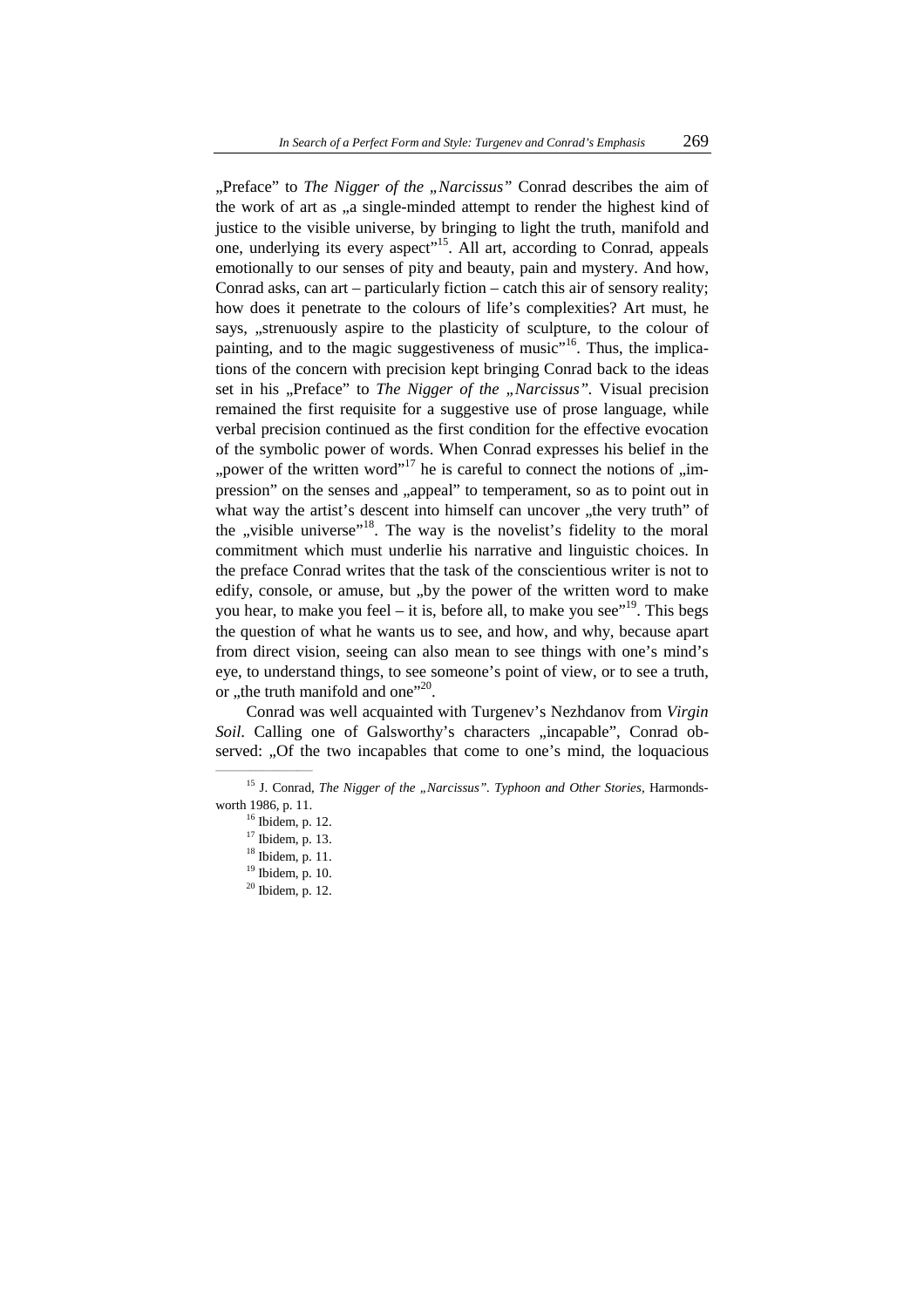and the nervous, Rudin and Nejdanof, that cannot be said in the absolute sense"<sup>21</sup>.

*Under Western Eyes*, Conrad's great political novel about tsarist Russia is presented in the 1920 "Author's Note" as "an attempt to render not so much the political state as the psychology of Russia itself<sup> $22$ </sup>. In a letter to Edward Garnett on 29 October 1921 Conrad declared that in writing his novel he was "concerned with nothing but ideas"<sup>23</sup>, and he denied any knowledge of the Russians, so it comes as no surprise that things Russian in the novel are viewed by Western eyes. That is why it is worthwhile to examine both writers' emphasis on visual expression because in the society depicted in such novels as *Under Western Eyes* and *Virgin Soil*, where secrecy and hypocrisy are a universal condition of man, face reading becomes an essential factor.

Although both *Virgin Soil* and *Under Western Eyes* are much concerned with words, the title of the latter puts emphasis upon eyes – that feature of the face that almost every character is described in terms of Turgenev and Conrad's literary master – Flaubert also valued the power of eyes. In his opinion human life is "a spectacle, a thing to be looked at, seen, apprehended, enjoyed with eyes. What our eye shows us is all that we are sure of  $124$ .

In his "Author's Note" to *Under Western Eyes* Conrad claims that aesthetic insight is resolutely sensual, "and the artistic aim when expressing itself in written words" art also makes its appeal through the senses<sup>25</sup>. Instead, falsehood and truth correspond to two orders of corporeal sight: that of gaze, which is associated with the surveillance practiced by Russian autocrats and revolutionaries, and in a different form, with the ineffective eye of the Western narrator; and the glance or glimpse into which the moral reality of Russian life upon occasion emerges clearly. Conrad's novel devotes much of its attention to the first of these modes of vision, one that is associated here with Russia because it is shared by both revolu-

 $21$  G. Jean-Aubry, op. cit., p. 80.

<sup>22</sup> J. Conrad, *Under Western Eyes*, London 1923, p. VIII.

<sup>23</sup> *The Collected Letters of Joseph Conrad*, p. 489.

<sup>24</sup> H. James, *Literary Criticism. French Writers. Other European Writers. The Prefaces to the New York Edition*, ed. L. Edel, New York 1984, p. 170.

<sup>25</sup> J. Conrad, *Under Western Eyes*, p. IX.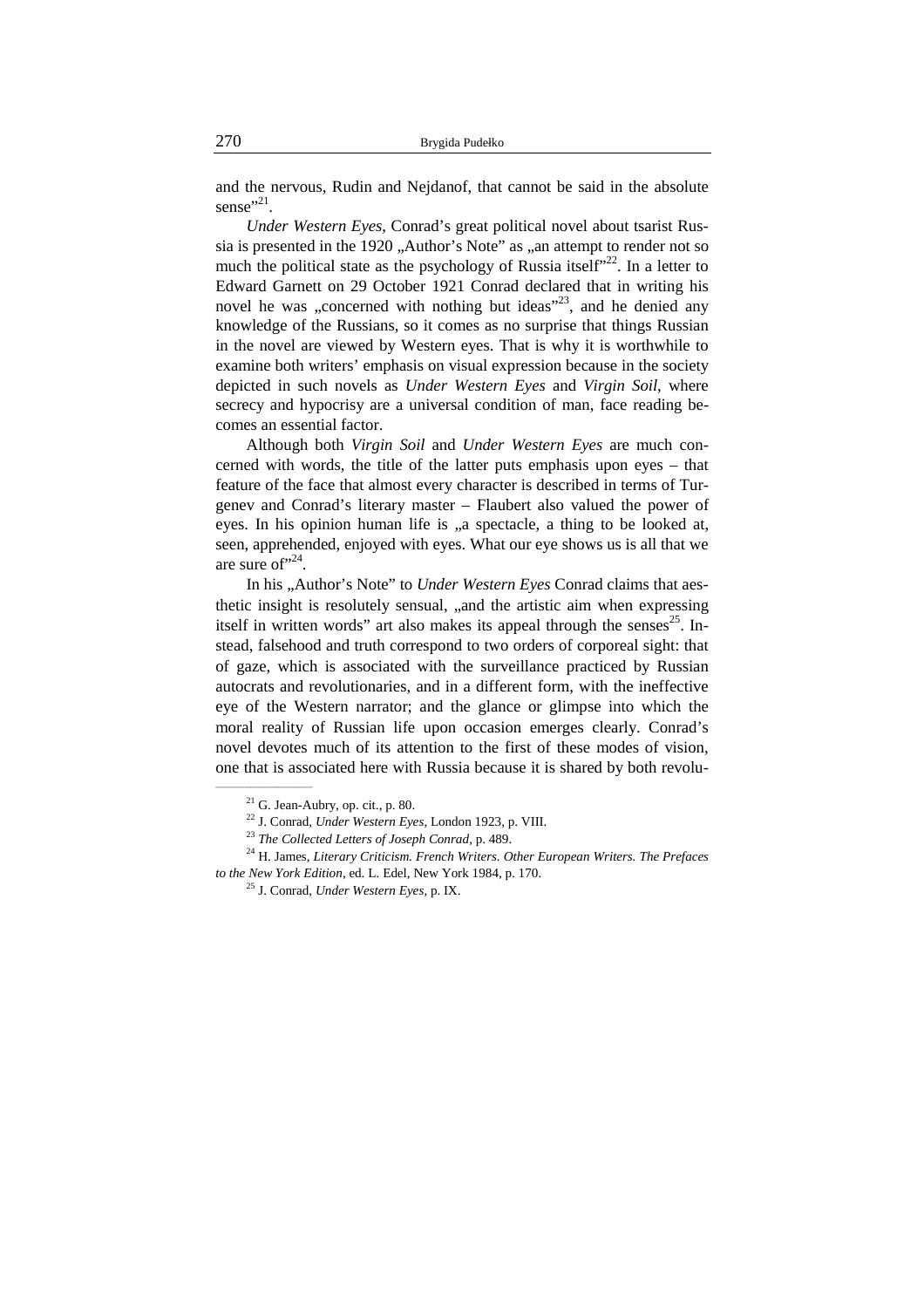tionaries and the state, which is organised along a panoptical principle of compulsory visibility. Michel Foucault in his 1975 work *Surveiller et punir: Naissance de la prison* (published in English in 1977 as *Discipline and Punish*) unpacks the disturbing implications of Panopticon, a prison designed by the eighteenth-century philosopher Jeremy Bentham. The Panopticon was designed so that an inspector could observe its inmates from a vantage-point that remained unseen. The intent behind it was "to induce in the inmate a state of conscious and permanent visibility that assures the automatic functioning of power"<sup>26</sup>. For what Foucault sees in the panopticon are the origins of modern surveillance society: the shift from the detached, contemplative view of Descartes, to a dominating gaze. For Foucault, "the power to see, the power to make visible, is the power to  $control$ <sup>27</sup>.

When we move from actual history into fictional history of *Under Western Eyes*, two special dimensions emerge by which some of the meaning of the novel is to be conveyed. On the one hand, there is the West, a vague geographical entity which may simply mean Geneva or may even mean the world west of Russia. Though at times the narrative makes us assume that we are directly within the mind of the Russian Razumov, we are always under Western eyes, having our experience filtered for us by the old English narrator of the story who announces that he will translate and edit Razumov's diary. The English language teacher residing in Geneva whose function in the novel is that of a chorus and intermediary between the reader and the several sources of information which present the multiple points of view gathered by an "objective" narrator. But, as Conrad himself remarked in the "Author's Note", the old teacher of languages was useful to him in several ways and "he must be useful to the reader both in the way of comment and by the part he plays in the development of the story", as an eye-witness to ..produce the effect of actuality" as a friend and listener for Miss Haldin "who otherwise would have been too much alone and unsupported to be perfectly credible"<sup>28</sup>.

<sup>26</sup> M. Foucault, *Discipline and Punish: The Birth of the Prison*, Harmondsworth 1977, p. 201.

<sup>27</sup> *Modernity and the Hegemony of Vision*, ed. D.M. Levin, Berkeley 1993, p. 4.

<sup>28</sup> J. Conrad, *Under Western Eyes*, p. IX.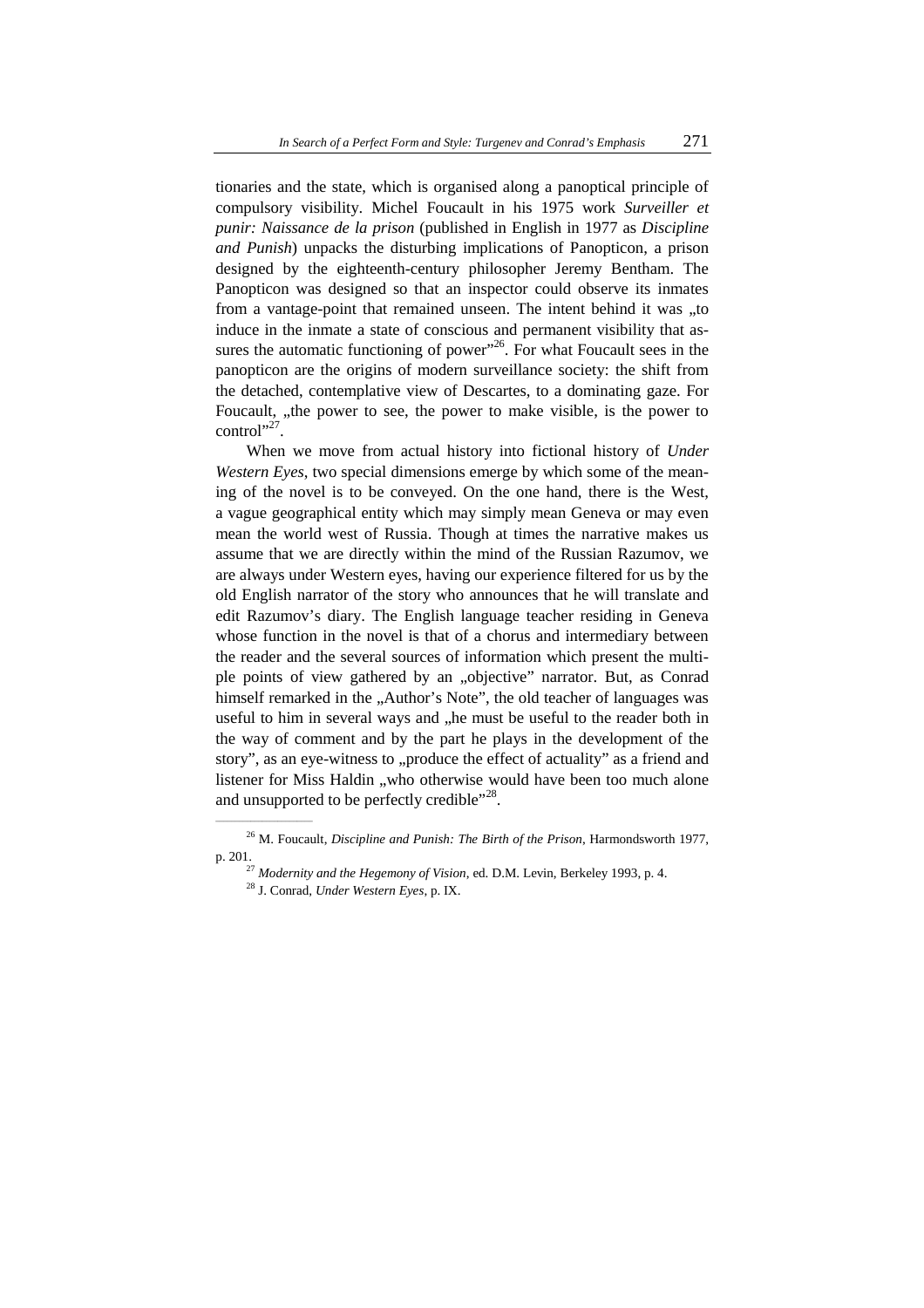The narrator sees Razumov through the eyes of his deluded fellowmen, but is also able to understand from the inside the implications of his double entendre, his physical convulsions, and, finally, his struggle towards the confession in the Haldin's anteroom.

Thus the narrator introduces Razumov, a very ambitious student at the University of St. Petersburg and illegitimate son of Prince  $K -$  and an archpriest's daughter, now dead. He has no family, no home to give him political sympathies and opinions. His life is transformed when he arrives home one evening to find his fellow student Haldin, a revolutionary and assassin, waiting in his flat. When Victor Haldin appears before Razumov and announces that he had assassinated the Minister of Justice, Razumov sees physical consequences of not giving him in to the police – imprisonment, ill-treatment, restricted residence in provinces. Razumov is tormented by his decision to turn Haldin in to the police. It is a situation in which neither of the possible decisions is satisfactory. The "brain" does not appear to offer a solution. He informs the authorities and is soon enmeshed in a web of counter-espionage and revolutionary intrigue.

Once Haldin possesses Razumov's soul, then the latter's eyes no longer function simply as organs to perceive phenomena of the world of objects. Rather, he begins to have hallucinations which mirror his internal chaos.

In Conrad's *Under Western Eyes* illusion is seen to be bound up with the moral culpability of preferring subjective fantasies to objective knowledge. The more a protagonist acts selfishly the more subject he is to hallucinations and misperceptions, and the more a person flees from the truth the less he knows what the truth is. Furthermore, if eyes are chosen by Conrad to recall the personality of the character  $-$  if indeed they are the ", mirror of the soul" – they are also the means by which the soul of a man may be influenced by another and may reveal the possession of that second soul. When Razumov decides to betray Haldin he has a vision of "Haldin, solid, distinct, real, with his inverted hands over his eyes<sup> $29$ </sup>, lying in the snow. Nevertheless, although the image that haunts Razumov does not exist as an empirical reality, it is so lifelike, so believably , real", that it overshadows its living counterpart. The hallucination has such a solidity of

<sup>29</sup> Ibidem, p. 36–37.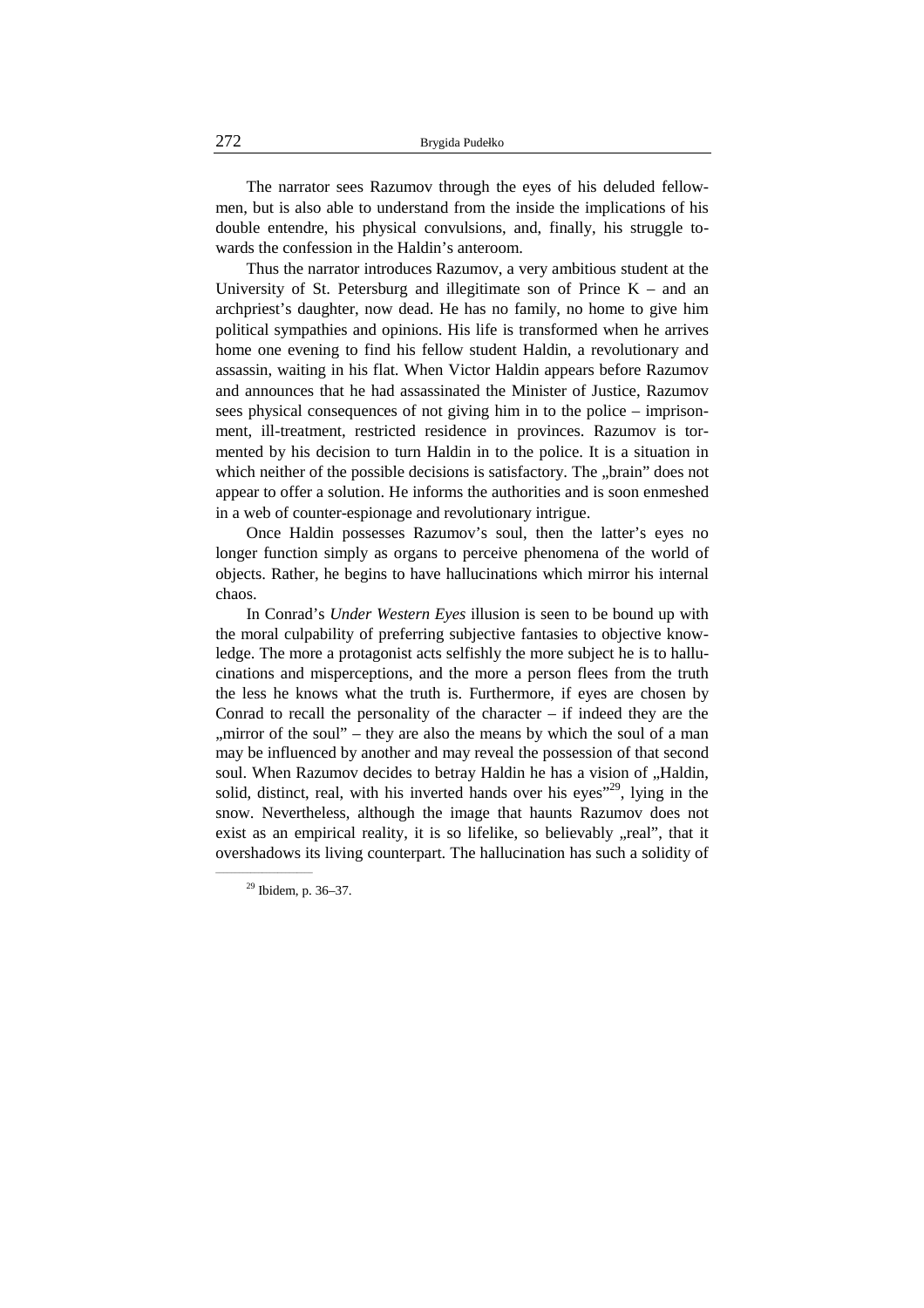aspect that Razumov at first wonders if Haldin has in fact left his room, and he impulsively assures himself that the key is still in his pocket. He then deliberately walks over the spot on which he sees Haldin's body lying. Turning to look, he sees "only the unbroken track of his footsteps over the place where the breast of the phantom had been lying"<sup>30</sup>. His conclusion is that he has had "an extraordinary experience", and he makes his decision: "I shall give him up"<sup>31</sup>. The hallucination confirms Razumov in the speculation which leads to his self-justification for the betrayal.

The central paradox of Razumov's situation is that as an indirect consequence of his having identified himself with the public image he means to project, he finds himself being gradually forced out of a candid public existence, compelled to present a false face to the world. If the eyes are truly the windows of the soul, then it is ironic that Razumov, whose own soul craves recognition above all things, should be obliged to conceal his eyes, and even literally mask them on occasion. Consequently, the circumstance that Mikulin selects an oculist's establishment as a venue for his meetings with Razumov contributes to the irony of the latter's false situation. Razumov visits the oculist in order to elude surveillance, to avoid the "eye of others", and at the same time these sessions make him see not better but worse as he is gradually alienated from his previous way of life and levered into a fraudulent position with respect to his fellows and himself. It is appropriate that in order to make these visits appear plausible he must feign an aliment of the eyes, and even wear an eyeshade when visitors  $call<sup>32</sup>$ . In consequence therefore of his obligation to dissemble, to present a false front, Razumov is severed from any possibility of genuine communion with his kind. When meeting Natalia Haldin for the first time he averts his gaze, and on a subsequent occasion "did not look into her eyes which were so ready for him"<sup>33</sup>. Yet, Natalia's "trustful eyes"<sup>34</sup> had a more powerful influence on Razumov. Only through Natalia's truthfulness can Razumov see the baseness of his attempts to protect himself at the expense of others; only through her unselfish, trusting nature does he begin to sense

<sup>31</sup> Ibidem.

<sup>30</sup> Ibidem, p. 37.

 $32$  Ibidem, p. 309.

<sup>33</sup> Ibidem, p. 179.

<sup>34</sup> Ibidem, p. 358.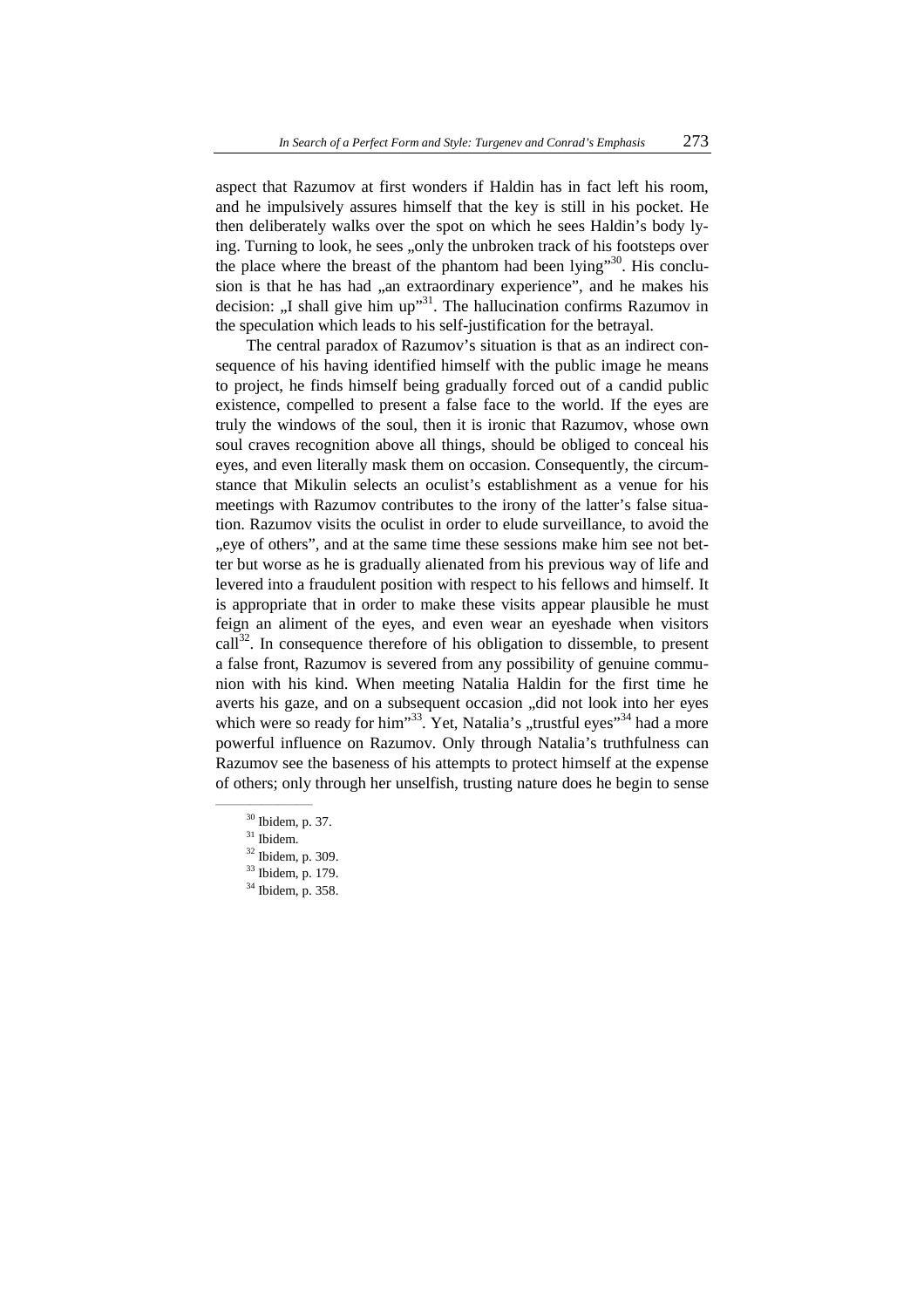the importance of solidarity. Her trustful eyes which are not able to detect deceit persuade Razumov to be innocent – to reveal his guilt to her. It is clear in the course of the novel that until this moment Natalia's existence has been largely insulated from the worst brutalities of Russian life, that she has had very little first-hand experience of suffering. Now, as she receives Razumov's halting confession, she begins finally to see, and is able to inform the teacher of languages some time later that ..my eyes are open at last" $35$ .

It comes as no surprise that Turgenev may have despaired of any change in Russia in the 1860's, but as the revolutionary tide began to rise he undertook "a penetrating analysis of the Russian revolutionary movement"<sup>36</sup>, and the dedication of the young revolutionaries whom he portrayed in *Virgin Soil*. His protagonist Nezhdanov is, like Razumov, the illegitimate son of Prince G. "a rich adjutant-general, and of his daughter's governess, a pretty «institute girl», who had died on the day of his birth $^{337}$ . Nezhdanov and Razumov's lack of family makes them more acceptable as symbolic characters, since the archetypal hero typically has an obscure parentage. Not possessing a secure self-image or an immediate intuition of an autonomous personality Nezhdanov, like Razumov, cannot perceive himself except vicariously, and is therefore entirely dependent for his sense of identity upon his status in the social world and his standing in the eyes of others. But at the same time the young man, who is able to establish his identity only through other people's perception of him, is condemned to move through a world teeming with eyes, a universe of observation directed always at himself. Nezhdanov, like Razumov, is also compelled to present a false face to the world.

In going among the people, as Nezhdanov understood his mission, he had little use of his aristocratic birth and his efforts to politicise the people merely amount to adopting their clumsy dress and their depraved passion for cheap vodka. He feels  $n$ like a bad actor in the wrong part<sup> $38$ </sup>, and secretly longs to give up politics for his art. He writes political pamphlets, but he is also disillusioned. The peasants ..stared at Nezhdanov and seemed

<sup>35</sup> Ibidem, p. 376.

<sup>36</sup> L. Schapiro, *Turgenev. His Life and Times*, Oxford 1978, p. 263.

<sup>37</sup> I. Turgenev, *Virgin Soil*, trans. C. Garnett, New York 2000, p. 33.

<sup>&</sup>lt;sup>38</sup> Ibidem, p. 270.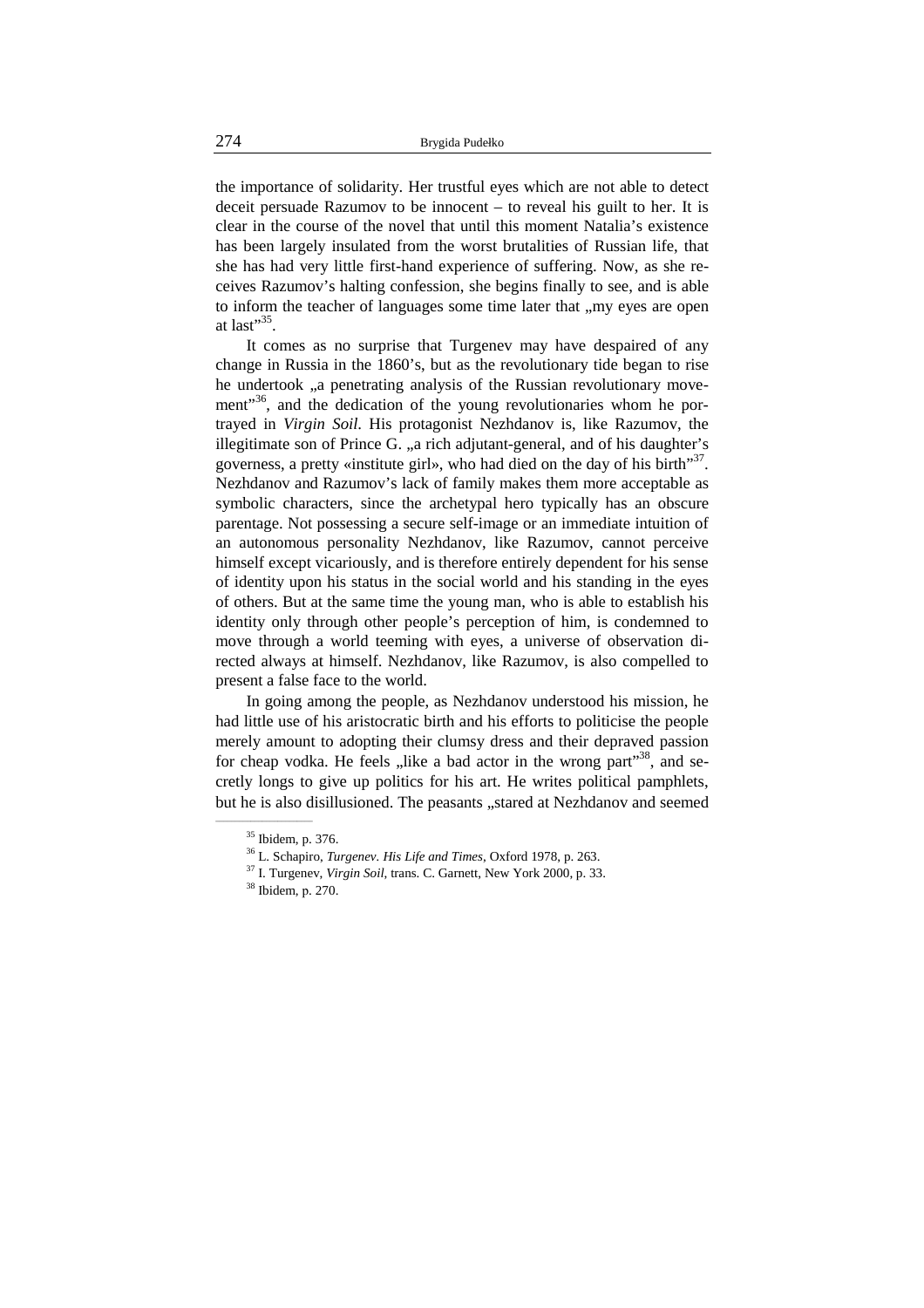to be listening to his address with attention; but they had evidently not understood a word he had said $\frac{39}{2}$ . His yearnings to be understood recall the very similar inner cry – ...I want to be understood"<sup>40</sup> – of Conrad's Razumov. Soon Nezhdanov realised that he was one of the isolated group of dreamers who had read only their own aspirations to the Russian people. "All are asleep!" runs like a refrain through Nezhdanov's poem *Sleep*, only the "Tsar's gin-shop never closes an eye"<sup>41</sup>. "Our people are asleep", Nezhdanov writes in his postscript. "I fancy if anything ever does wake it"<sup>42</sup> is the implied question. He admits to the "exquisite girl"<sup>43</sup> Marianna who loves him – "a poor homeless devil"<sup>44</sup> that he lost all his political illusions and does not "believe in the *cause itself*<sup>,45</sup> Turgenev's Marianna, like Conrad's Natalia – a woman with true and honest nature, has  $\phi$ , pure, passionate nature"<sup>46</sup>. She is for Nezhdanov, like Natalia for Razumov, "the incarnation of everything good and true on earth – the incarnation of all the love of mother, sister, wife<sup>"47</sup>. Turgenev's truth in *Virgin Soil* reveals itself in what people do and how they look, not in what they say. Nezhdanov symbolizes the alienated and misunderstood individual who is seen in bad light, and therefore ignored and rejected by society. The physical separation of Nezhdanov from the peasants mirrors the spiritual separation of the individual artistic ego and public will. Set apart from others, only the artist realizes the importance of his ambitions and accomplishments. The further he goes in pursuit of perfection and becoming one of the people, the further away he moves from the understanding of the people for whom he performs.

Since *Virgin Soil* trod on dangerous ground, Turgenev was careful to leave much unsaid, and decided to choose the middle way between criticising and idealising the revolutionaries, and thus to get closer to the truth

- <sup>41</sup> I. Turgenev, *Virgin Soil*, p. 275.
- <sup>42</sup> Ibidem.

- <sup>43</sup> Ibidem, p. 124.
- <sup>44</sup> Ibidem.
- $45$  Ibidem, p. 332.
- <sup>46</sup> Ibidem, p. 142.
- $47$  Ibidem, p. 124.

<sup>39</sup> Ibidem, p. 290.

<sup>40</sup> J. Conrad, *Under Western Eyes*, p. 39.